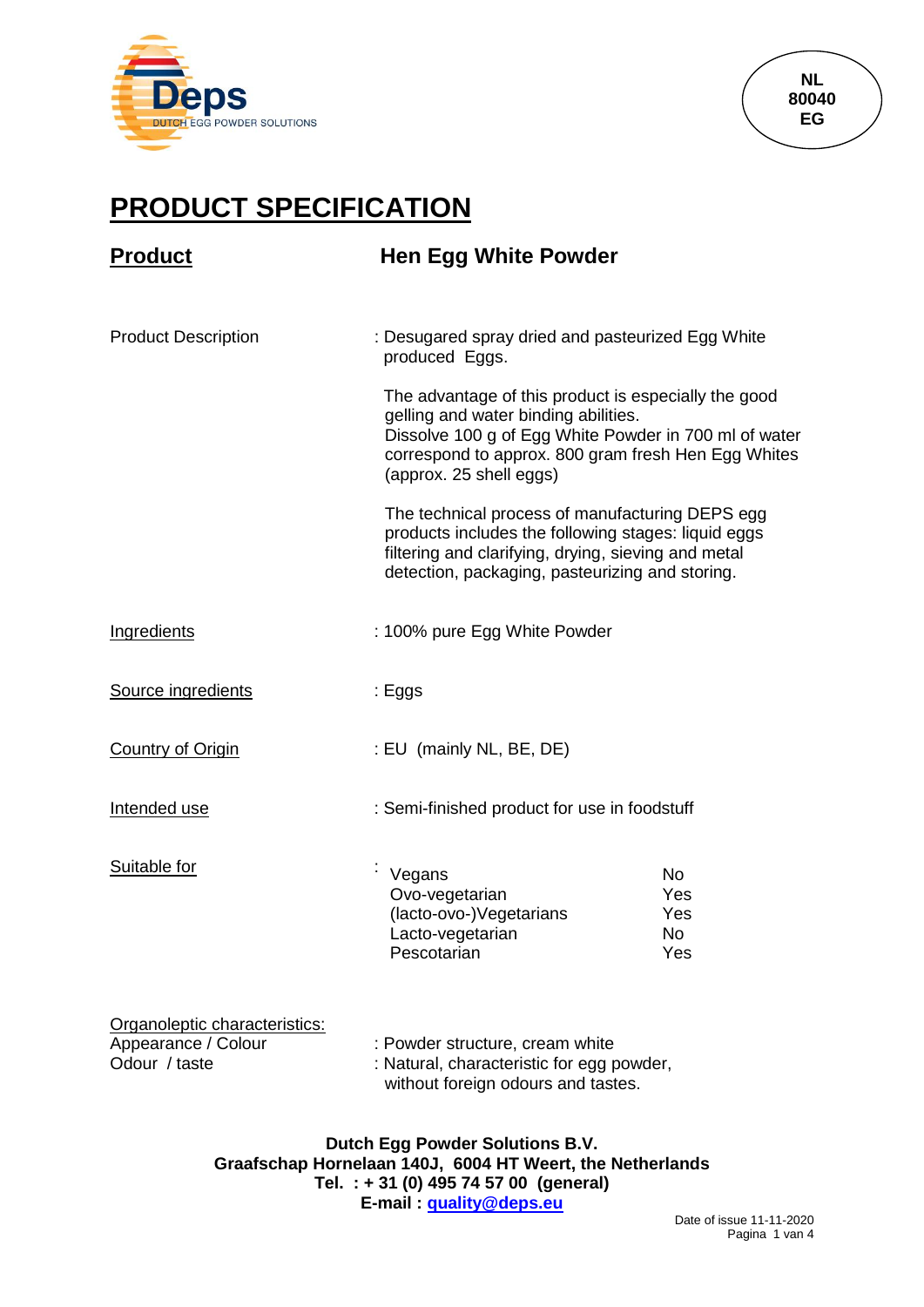

| Chemical / Physical characteristics: |              |
|--------------------------------------|--------------|
| рH                                   | $:6.0 - 8.0$ |
| Moisture                             | : < 8 %      |

## Microbiological characteristics:

| Micro-organism               | Max Value              | Method                                |
|------------------------------|------------------------|---------------------------------------|
| <b>Total Plate Count</b>     | $< 10.000$ cfu / g     | In accordance with ISO 4833-1         |
| Enterobacteriaceae           | $< 10$ cfu / g         | In accordance with NEN-EN-ISO 21528-2 |
| Salmonella                   | Absent in 25 g product | Equivalent to ISO 6579                |
| <b>Staphylococcus Aureus</b> | Absent in 1 g product  | Equivalent to ISO 6888-3              |
| <b>Yeast and Moulds</b>      | $< 10$ cfu / g         | In accordance with ISO 7954 (1987)    |

## Nutritional value (in 100 g)

Source: USDA revised may,2016

| Energy                      | 357,0    | kcal |
|-----------------------------|----------|------|
| <b>Total Fat</b>            | 0,3      | g    |
| <b>Saturated Fat</b>        | 0,1      | g    |
| <b>Trans Fat</b>            | 0,0      | g    |
| Mono-unsaturated Fat        | 0,1      | g    |
| <b>Polyunsaturated Fat</b>  | 0,0      | g    |
| Cholesterol                 | 0,0      | ma   |
| Carbohydrate, by difference | 4,5      | g    |
| <b>Total Sugars</b>         | 0.0      | g    |
| Protein                     | $84,1$ g |      |
| <b>Dietary Fiber</b>        | 0,0      | g    |
| Sodium                      | 1299,0   | mq   |
| Calcium                     | 101,0    | mq   |
| Water                       | 5,5      | g    |

## Packaging:

Cardboard box with blue food grade polyethylene inliner, 25 kg net weight, 18 or 24 boxes on euro pallet, H1 or one way pallet.

Storage and transport conditions: Storage and transport dry between 15 and 25 °C. Do not refrigerate!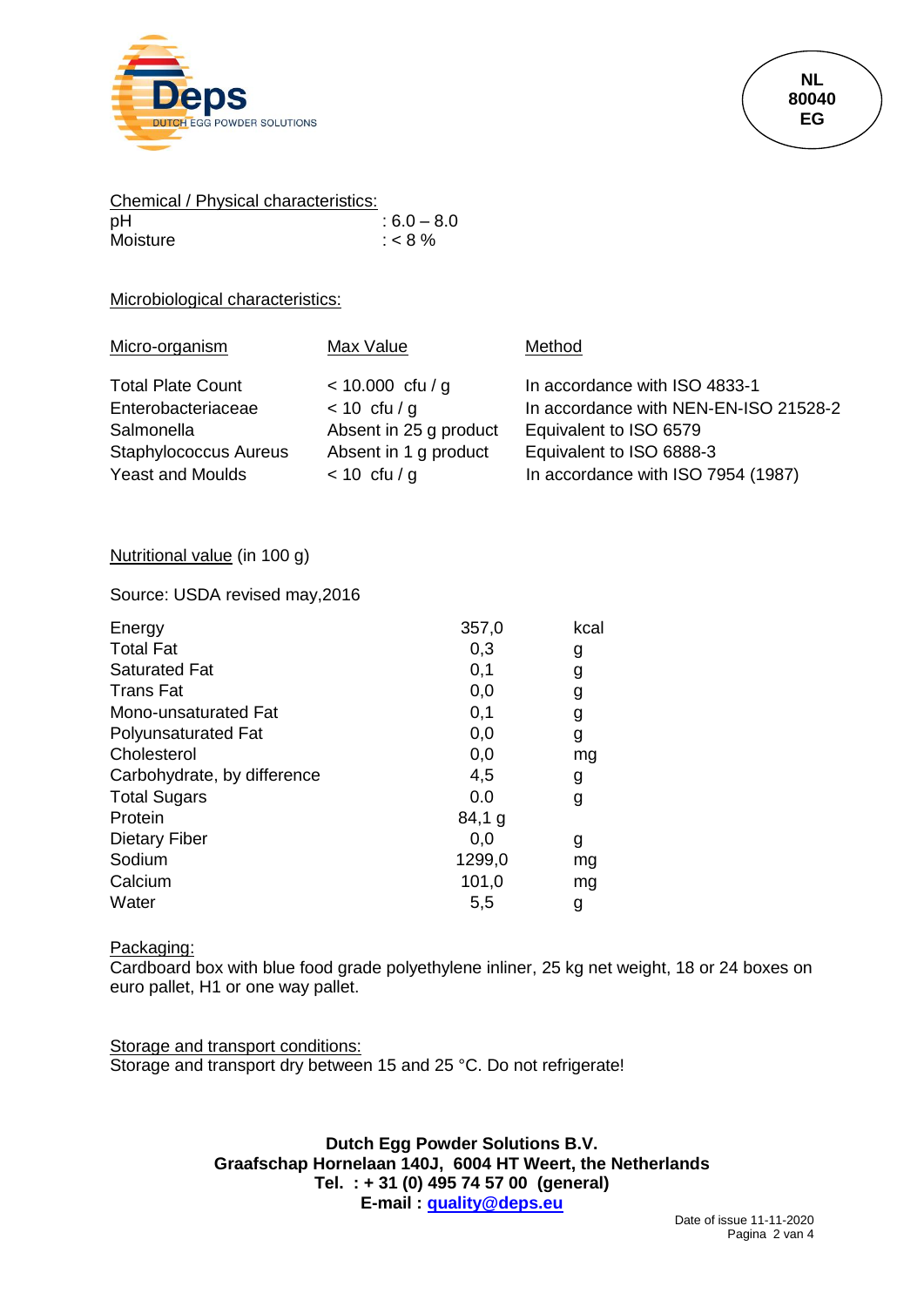

Shelf life: 36 months after production in non-condensing atmosphere at ambient temperatures (15 - 25 °C) in unopened packaging. Alternative storage conditions may effect shelf-life.

Shelf Life once opened (under standard storage conditions):As per date on the label if fully re-sealed & stored under specified conditions.

Agreements on certificates Attached to freight papers : certificate of conformity

Allergens: Egg, All DEPS products contain egg, no other allergen present.

GMO

This product is free from genetically modified organisms, according to (EG) 1829/2003 / 1830/2003.

Irradiation This product is not irradiated.

DEPS Dutch Egg Powder Solutions meets the requirements of national and EU regulations and guidelines as well as the standards of the CODEX ALIMENTARIUS.

DEPS, Dutch Egg Powder Solutions BV is BRC, Skal ( organic products), KAT certified, on request we can produce Kosher and Halal certified products.

DEPS, Dutch Egg Powder Solutions BV is registered under no. EEG NL 80040 EP

Values above are based on literature, calculations and analysis. Variations may occur since eggs are natural products. All information and data given in this specification are based on our latest knowledge and do not release